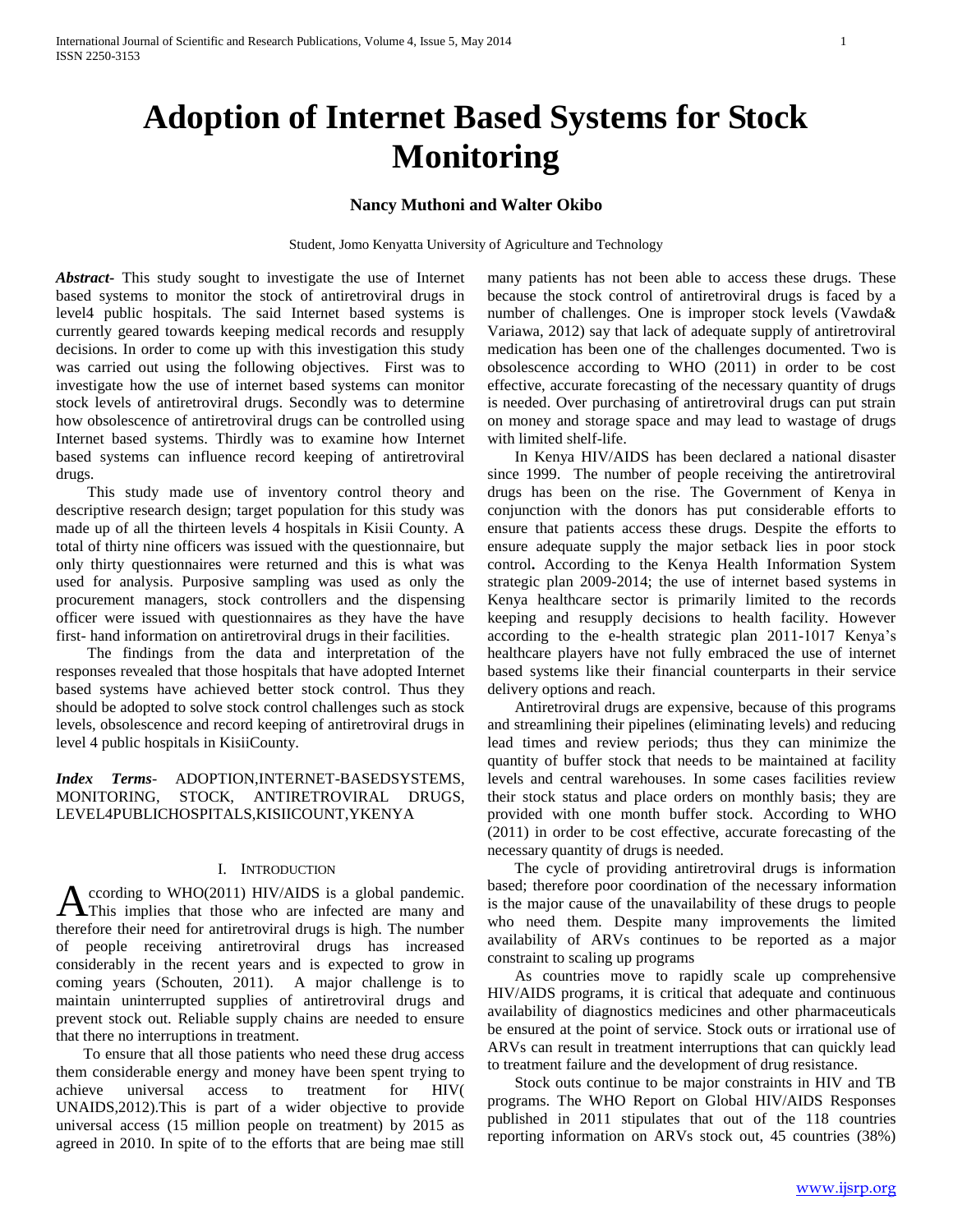reported that they experienced one ARV stock out episode at the health facility level in 2010. The AIDS medicines and Diagnostics Services (AMDS) in collaboration with the Global Fund and other AMDS partners organized two capacity building workshops on procurement and supply management to prevent stock outs and over stocks of HIV products.

 In Kenya, the use of internet to control stock of antiretroviral drugs through the computerized Logistics Management Information System (LMIS) was originally solely used for resupply decisions at KEMSA and did not consider the information needs of different managers and policy makers. Generally the LMIS monitors stock levels throughout the supply chain, calculates reorder quantities for individual facilities, provides data for estimating future demand in the system and identifies facilities requiring supervision(John2007).

 In Kenya HIV/Aids has been declared national disaster in 1999. This was because people infected and/or affected were increasing at an alarming rate. In attempting to prolong the lifespan of the people infected, the Government of Kenya partnered with donors for the supply on the antiretroviral drugs. The stock control of these antiretroviral drugs has faced a number of challenges such improper record keeping, poor stock levels, obsolescence ,irregular access of antiretroviral drugs by patients and rollout of antiretroviral therapy (Vawda & Variawa,2012). In addressing these challenges, the Government of Kenya has adopted the use e-health systems. According to Kenya health sector strategic plan for health information system 2009-2014, Internet based systems are being implemented in health institutions including level 4 hospitals. The study by Fuchao (2011) focused on mobile personal health care systems for patients with diabetes shows that internet based systems are being adopted for monitoring patients. For example use of online patients' medical records. However the adoption of Internet based systems in monitoring the stock of antiretroviral drugs in level 4 hospitals in Kisii County remains untapped, hence the focus of this study. **The objectives used were:**

 1. To examine use Internet based systems in monitoring stock levels of antiretroviral drugs in level 4 public health institutions in Kisii County.

 2.To determine how obsolescence of antiretroviral drugs can prevented using Internet based systems in level public health institutions in Kisii County

 3.To examine how Internet infrastructure influence record keeping of antiretroviral drugs in level 4 public health institutions in Kisii County

 The government in conjunction with the donors and Non-Governmental Organizations (NGOs) are doing all they can to ensure the availability of ARVs to people living with HIV/AIDS. This study is focused on ARVs because of the following reasons firstly ARV drugs are particularly high-value items therefore regulatory mechanisms must be secured to avoid misuse or misappropriation. Two ARV treatments are complex to use and monitor. Three ARVs can easily be inappropriately prescribed or misused with little health gain and potentially adverse public health consequences such as development of drug resistance. And four interruption of the drug supply may have serious repercussions for patient care and overall program efficiency. ARV drugs require a good supply chain management because they are costly, generally have short shelf life, require long life

use so they should be continuously available and also require strict adherence by the patient so as to minimize development of resistance.

 This research was done in Kisii county Kenya.A county system is the new administrative structure according to theKenya's new constitution 2010. Kisii County is number 47 found in South West Kenya. This County 13 level 4 hospitals which are distributed in the 7 constituencies.

#### II. LITERATURE REVIEW

 This chapter discussed the literature related to Internet based systems for monitoring stock control of antiretroviral drugs in the healthcare service delivery. It particularly focusedon analyzing the features of the internet that makes it suitable to monitor the stock levels of antiretroviral drugs. Two examining how internet based systems can help to solve stock control problems of antiretroviral drugs such as improper stock levels, obsolescence and poor record keeping. This study made use of inventory control theory. Under conceptual framework this study has three variables; the independent variable is internet,dependent variable is stock control and the mediating variable.

#### **2 .1. Theoretical Framework**

 This research made useof Inventory control theory. Horst (2011) argues that regardless of the type of inventory in question inventory requires storage and there is always a cost associated with the storage. This theory is concerned with all actions related to the storing of items and the consequences both positive and negative Levi (2004). The benefits will include the problems that will be avoided by making use of the internet to control stock of antiretroviral drugs such as overstocking, obsolescence, stock-out and record keeping.

 One of the most common applications of inventory control theory is in the determination of the optimal quantity of inventory to be held. There are several mathematical models in use that can act as a useful tool in inventory control. These models strive to balance storage costs with order costs; the cost of shortage is also considered. While inventory control theory tend to be short-sighted regarding the non- monetary costs of storage, and it makes assumptions regarding future demand and delivery that could not be known , inventory control theory is still a cost- saving tool, and is still considered part of good business practice in a firm. According toWangechi (2011) internet is a channel with the capability to communicate directly with the relevant audiences regardless of their location as long as they can access the facility. It is a network of networks that consist of millions of private, public, academic, business, and government networks, of local to global scope, that are linked by a broad array of electronic, wireless and optical networking technologies (Wikipedia). Internet will be used as a form sharing the necessary information required by the various channel members in their effort to provide ARVs to people living with HIV/AIDS.

 As countries move to rapidly scale-up comprehensive HIV/AIDS programs, it is critical that adequate and continuous availability of diagnostics medicines and other pharmaceuticals be ensured at the point of service. Stock outs or irrational use of ARVs can result in treatment interruptions that can quickly lead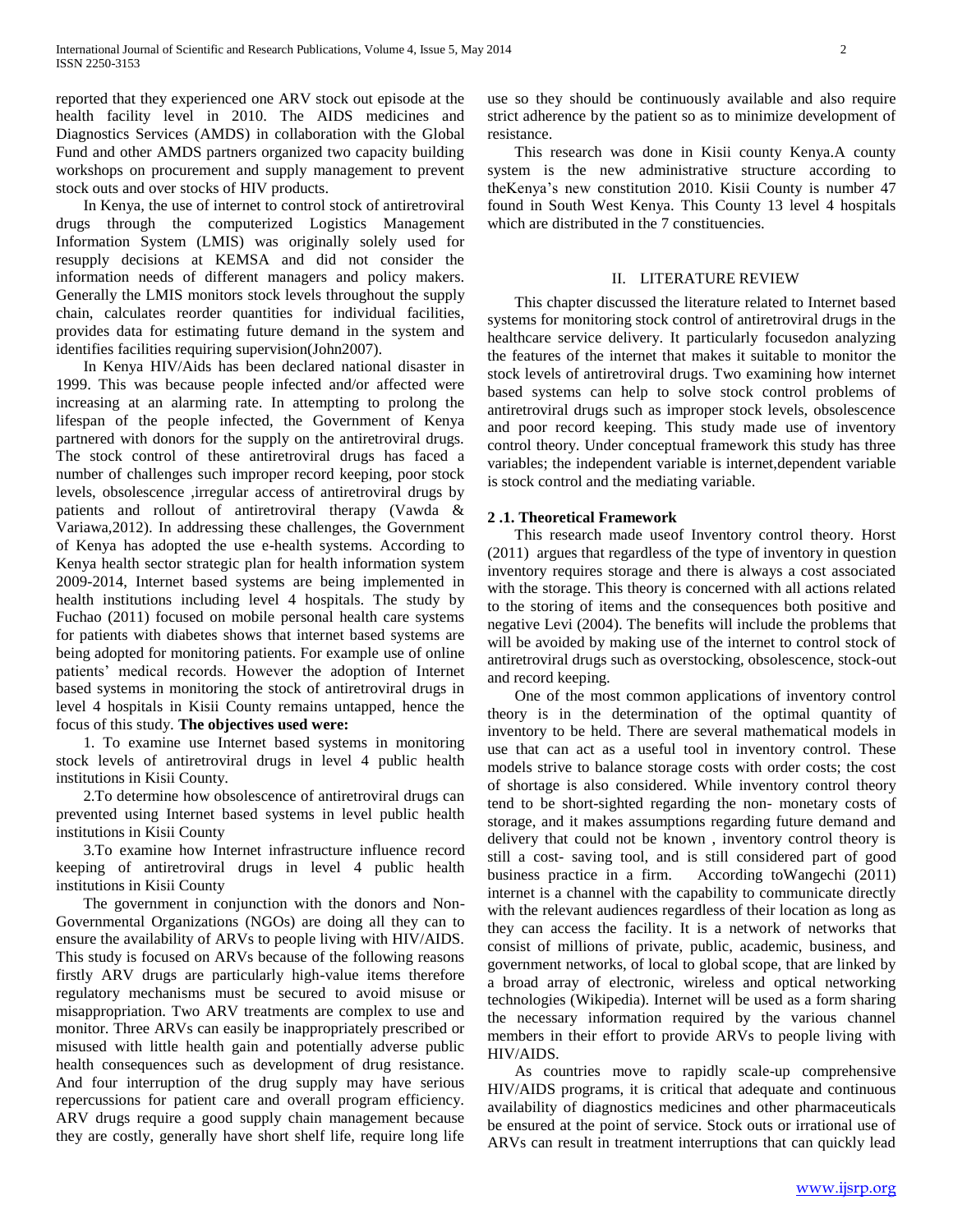to treatment failure and the development of drug resistance. Despite many improvements the limited availability of the ARVs continues to be reported as a major constraint to scaling up programs. The major challenges being experienced in the stock control of ARVs include improper stock levels, obsolescence and poor record keeping. With the use of the internet these problems can be solved. Approaches/ Tools of internet that can be used to control stock of ARVs include barcoding, electronic data Interchange, Radio Frequency Identification, Vendor/Supplier Managed Inventory, and Enterprise Resource Planning. For the said internet to operate the following aspects are necessary; these are Internet accessibility and infrastructure

 Internet access in Kenya is widespread. In all cities and most towns, public internet computers can be found. Only in very rural areas may have to do without. Rates are usually low: typically 1 shilling per minute (CCK, 2012). If Internet is cheaply affordable all over the country it means that antiretroviral drugs supply chain partners can easily exchange the information required among the channel members.

 The internet infrastructure is an array of remote hardware and software working to send and receive information to various systems (Wisegeek2013). According to USAID/Kenya (2012) 83% out of the 600,000 Kenyans on antiretroviral treatment are treated in sites that use Antiretroviral Dispensing Tool (ADT). The dispensing tool is valuable resources that allow pharmacy staff to keep track of patient information and records on the antiretroviral drugs being prescribed and dispensed.

 The following aspects of Internet based systems will be used for the purpose of this study to show how internet based systems can monitor the stock levels of antiretroviral drugs in healthcare institutions. These are (Lysons 2007) argues that with increasing computerization, plain language description of products and services need to be replaced by codes that are usable in all trade and industry sector worldwide. The EAN's (International Article Numbering System) was established in 1977 and provides a unique and unambiguous numbering system that enables items to be identified anywhere in the world. These numbers are represented by bar codes, a pattern of wide and narrow black bands and alternating white spaces that a computer reads with the aid of an optical scanner or wand.

 According to Article Numbering Association (ANA) publication the benefits of bar coding include fast and accurate data capture at every point in the supply chain including goods received, warehousing, dispatch and point of sale, Better more timely management of information, Less stock holding and less waste, Greater responsiveness to trade customers, The ability to automate warehousing, Better control over distribution and storage, Fewer errors in recognition of goods, Improved company to company communications throughout the supply chain and also one standard for use to avoid conflicting demands. According to the benefits of barcoding listed above, this type of internet based system can help solve the challenges of stock control of antiretroviral drugs it can offer timely management information. Barcode scanners can be used to notify stock managers on the stock levels, what quantity to order and when. Barcoding internet systems can enable an institution to have a vendor managed inventory in which stock control is left to the supplier.

 Baily *et.al.,*2008) defines stock control as refer to the policies and procedures which systematically determine and regulate which thing are kept in stock and what quantities of them are stocked. Stock control, otherwise known as inventory control, is used to show how much stock you have at any one time, and how you keep truck of it. Efficient stock control allows an organization to have the right amount of stock in the right place at the right time.

 Every participant in a supply chain whether manufacturer or vendor prefer to reduce stock and yet maintain customer service so as not to lose customer due to non -availability of goods. Insufficient ARVsat any stock point be it at KEMSA, Central warehouse, regional warehouses or even the authorized health facilities can be very critical in the sense that PLWHS cannot get the medication when they need them. A typical supply chain consists of multiple items and stock points where each stock point has a customer and a supplier operating within the law of demand and supply. The typical decision made at a stock point decides when and how much is to be reordered. The internet can play a very important role in stock control as the system will be able to(i)to record how many of a particular items is in stock (ii)have an order of when new orders of a specified product are due to be delivered(iii)to search for the details of the supplier e.g name, address, phone number(iv)hold minimum and maximum stock levels(can warn them when minimum stock level is reached (v)automatic reordering when minimum stock level reached and (vi)update stock records when deliveries are made

 In order for to be able to control stock of antiretroviral drugs it is important for the managers to understand the various stock levels. Riley 2012 classify stock levels into the following

 (i) maximum stock: The most stock that the firm is willing or able to hold

 (ii) minimum stock: this is the stock below which it is felt to be unsafe for the firm to operate

 (iii) Re-order level: the point at which the firm will re-order the stock

 (iv) Re-order quantity: This is the number of new items that will be bought in when stock fall to the re-order levels

 The primary concern in the management of stock control must be to provide the right condition at the price, price and time. This means that control procedures should

-retain stock appropriate levels

-safeguard stock against loss or misuse

-ensure that stock is duly accounted for.

 The lack of coordination causes confusion and stock outs at many antiretroviral treatment clinics, often forcing patients to switch to other regimens- not for medical reasons, but because of supply-chain failures. In addition to interrupting treatment, drug stock outs increase the risk that the virus will become resistant to treatment.(USAID/WHO 2010)

 According to Baily *et*.*al*.,(2008) obsolescence is the state of being which occurs when an object, service or practice is no longer wanted even though it may still be in good working order. Obsolescence frequently occurs because a replacement has become available that has got more advantages than the inconvenience to repurchasing the replacement. Antiretroviral drugs just like any other drugs are not immune to obsolescence this is because the AIDS virus becomes resistant to the drug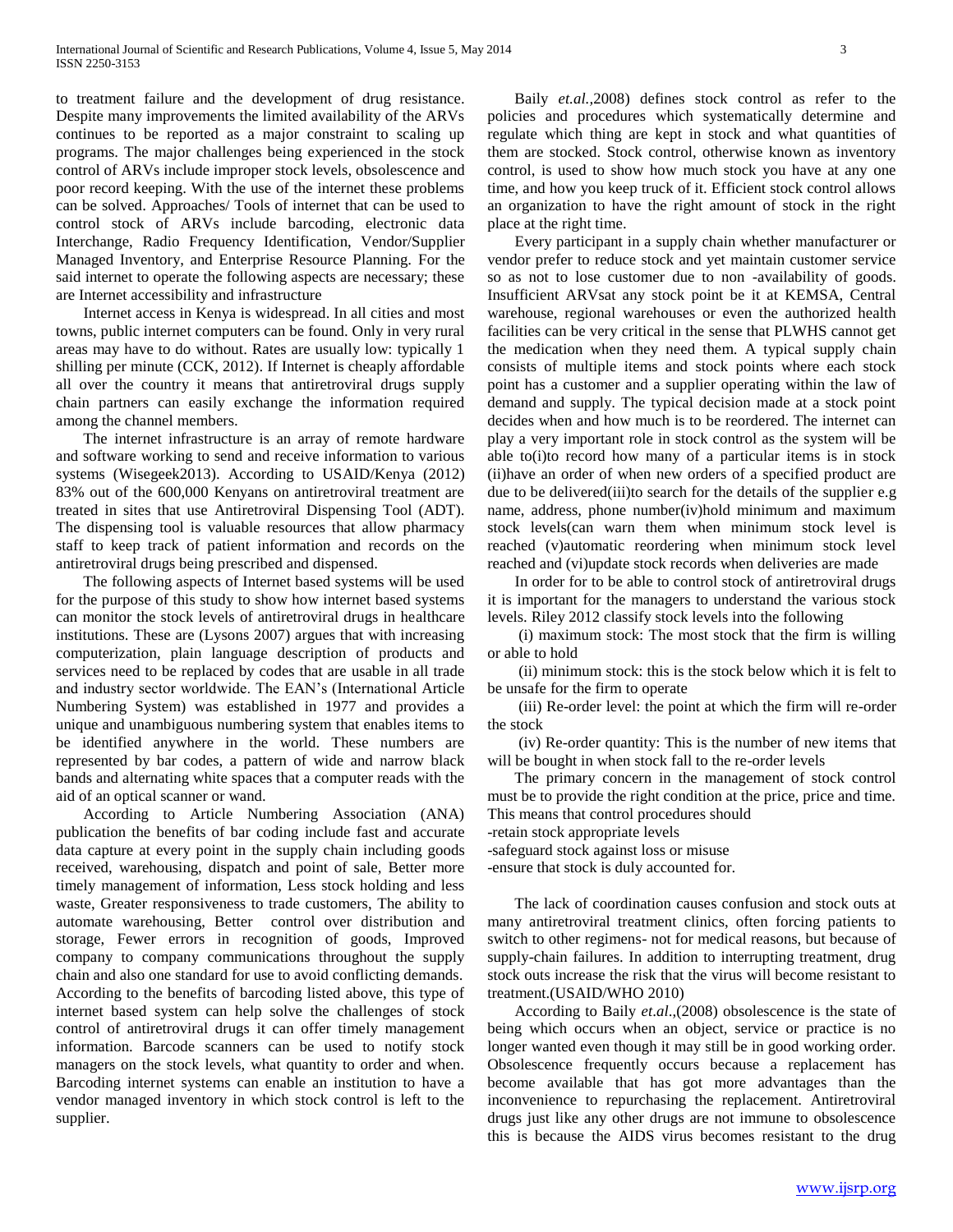forcing the patient to change the regimen. At other times the patient may develop adverse side effects forcing the patient to go for the less toxic regimen. In the two scenarios it means that there will be stock of drugs that are already in a pharmacy but the patients who were supposed to use them cannot due to one reason or the other they changed the regimen.

 Antiretroviral are supplied to the health facility based on its requisition. The supply is based on push system. Obsolescence will therefore be inevitable in the sense antiretroviral drugs like any other drug can become obsolete owing to the fact that virus become resistant to the drugs due to overuse. At other times a patient might develop serious side effects forcing the health officer to change the drug for another one. Therefore what happens to these drugs that have already been ordered it is in store but the patient cannot it use it. It ends up becoming obsolete Record keeping is a very important management tool in any organization. Records that are kept by stock controllers show which products and materials are transferred into and out of the storeroom(Baily.et.al 2008). The balance is used to indicate when reordering is needed and can also be used to highlight pilferage and other losses that are not accounted for.One weaknesses of the supply chain evaluation of antiretroviral drugs is in record keeping, including incomplete or inaccurate data on the consumption (GAO) 2013.

 In this study there are three moderating variables these are ehealth policy, Kenya public procurement Act and the donors that can also contribute to stock control

#### This Act applies with respect to

 (i)Procurement by a public entity (ii) Contract management (iii)Supply chain management, including inventory and distribution ; and (iv)Disposal by a public entity of stores and equipment that are unserviceable, obsolete or surplus

 According to Cap 27 of this Act subsection 3 each employee of the public entity and each member of the public entity shall ensure, within the areas of responsibility of the employee or member, that this Act ,the regulations and any directions of the authority are complied with.Subsection4 stipulates that contractors, suppliers and consultants shall comply with the provisions of the Act and regulations. These two subsections will ensure that the managers and the staff that are dispensing ARVs to the patients do not sell the drugs to the private sector or the black market. This will caution against the problem of under stocking as well as overstocking.

 The Act also ensures that contracted suppliers supply ARVS according to the country set standards. This will caution the problem of obsolescence in that there is the expected shelf-life that the ARVs should meet when they are being procured.This Act leaves the accounting officers with no other option than complying with it or face legal action.

 The World Health Organization (2009) defines e-health as the combined use of electronic communication and information technology in the health sector. In practical terms e-health is the means of ensuring that the right health information is provided to right person at the right place and time in a secure, electronic form to support the delivery of quality and efficient healthcare.

E-health policy stipulates that the medical staff should observe integrity at their work places by ensuring that the limited available health resources are utilized well to deliver effective service to the patient. This policy cautions the staff against selling ARVs to the black market or the private sector hence inconveniencing the patients.

 According to Kenya operational Plan Report (2010) the United State is the predominant donor to HIV intervention in Kenya. The United Kingdom Department for International Development (DFID) is the next bilateral donor and the World Bank is the largest multilateral funder. Other development partners active in international cooperation Agency, the German Development Corporation, the Gates Foundation and the Clinton foundation. Improved coordination is covered and does not miss treatment even when there have been interruptions in government supplies. Donors demand higher levels of accountability including special reporting and other documentation (John 2008). This special characteristic influence how they are managed. This could be one of the reasons leading to better stock control of antiretroviral drugs.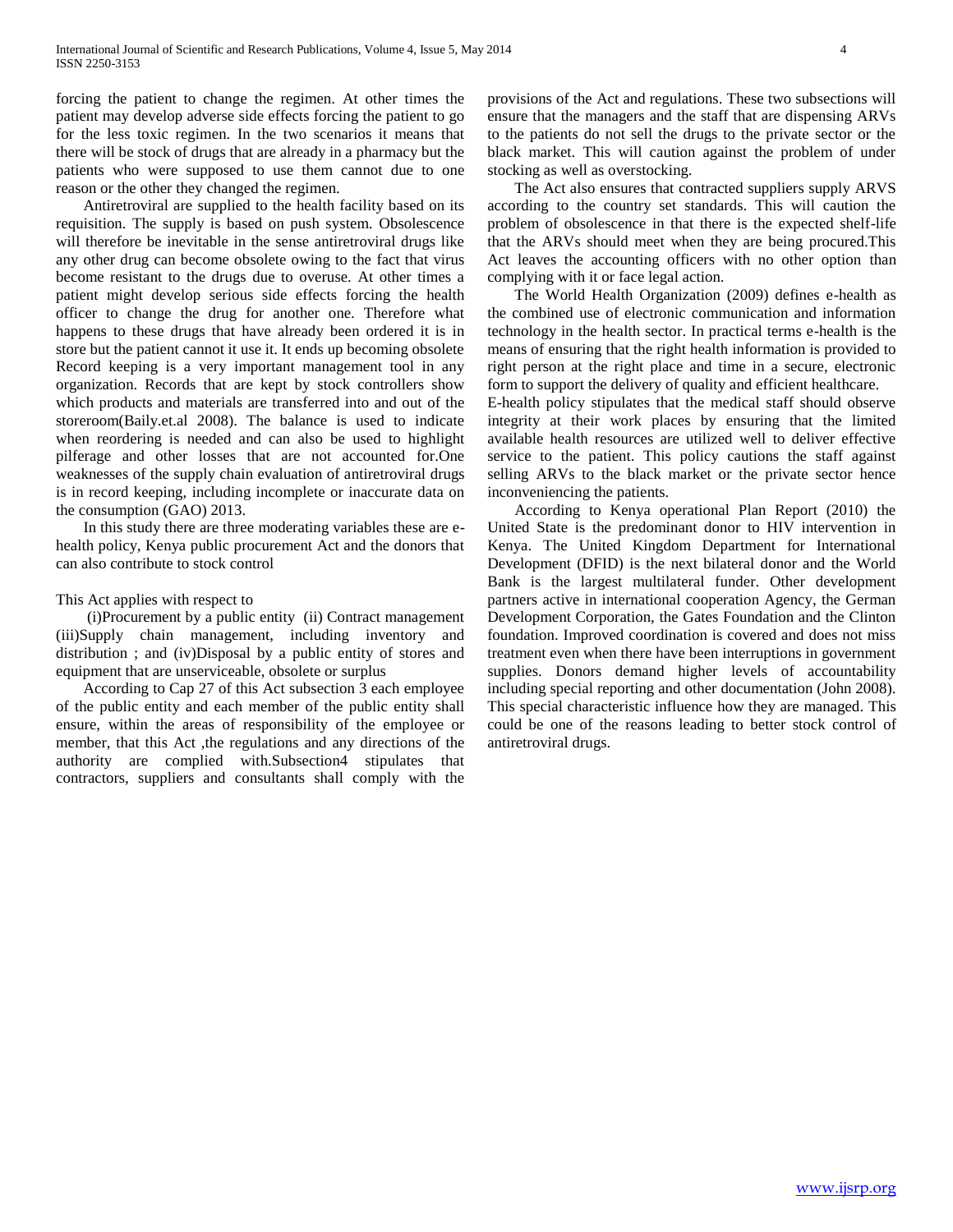

Fig 1 : Conceptual framework

### III. METHODOLOGY

 This chapter presented a detailed description of research methodology. It specifically discussed the research design, target population, sampling procedure, instrumentation, validity of the research instruments, reliability of the research instrument, data collection procedure, ethical consideration and data analysis techniques.

 This study was conducted through descriptive research design. The central feature of descriptive research design is the systematic collection of data in standardized form from an identifiable population or representative sample. This research design provided rigorous and replicable procedure for understanding relationships. It determines whether and to what degree a relationship exists between quantifiable variables.

 The research design is the most appropriate because a lot of data was collected within a short period of time and at the same point in time(Kothari,2009), information from widely scattered respondents can be obtained, analyzed, patterns extracted from it and comparisons made. It also provided information concerning the degree of relationship between variables being studied. In this section the research concentrated on the issues of target and accessible population, the sample and sampling techniques. The target population of this studyconsisted of all the level 4 health institutions (district and sub-district hospitals) in kisii county Kenya which are thirteen in total. From each hospital three participants will be issued with a questionnaire. These participants are the pharmacy in-charge(procurement officer), the pharmacist(stock controller) and the nurse at the patient support Centre.

 This research was based on purposive sampling. In purposive sampling the researcher decided who to include in the

sample based on their typicality. This technique was used to collect focused information; it selected typical and useful cases only in order to come with the right analysis. Purposive sampling will also be appropriate for this study because not all health worker officials deal with antiretroviral drugs but only the selected three from each of the level 4 hospitals.

 This describes the instruments were used and to collect the data. For this study a questionnaire was used. A questionnairewas appropriate for this study because it captured more varied information for comparison. The questionnaire was geared towards answering the three research objectives and questions. The questionnaire was presented with exactly the same wording and in the same order to all respondents, they were printed and hand delivered to the respondents. This method allowed the respondents to fill the questionnaire at their convenient time and they will be collected after three days.

 Analysis is the processes of converting data into meaningful statements. Separation of data into its constituent parts or elements was done to describe the component parts separately and in relation to the whole, Oso and Onen [2005]. Data was edited and coded and presented in form of tables.

#### IV. RESEARCH FINDINGS

 The overall result of from the study is presented in the tables below. Thirty nine questionnaires were given to the respondents. The questionnaire can be found in appendix 1. Five participants did not return the questionnaire. Four questionnaires were not filled and hence they are not used in this analysis.

 Section A of the questionnaire required the respondents to answer four questions. The aim of this section was to gather the demographic data about the respondents. The result is as shown in the table below.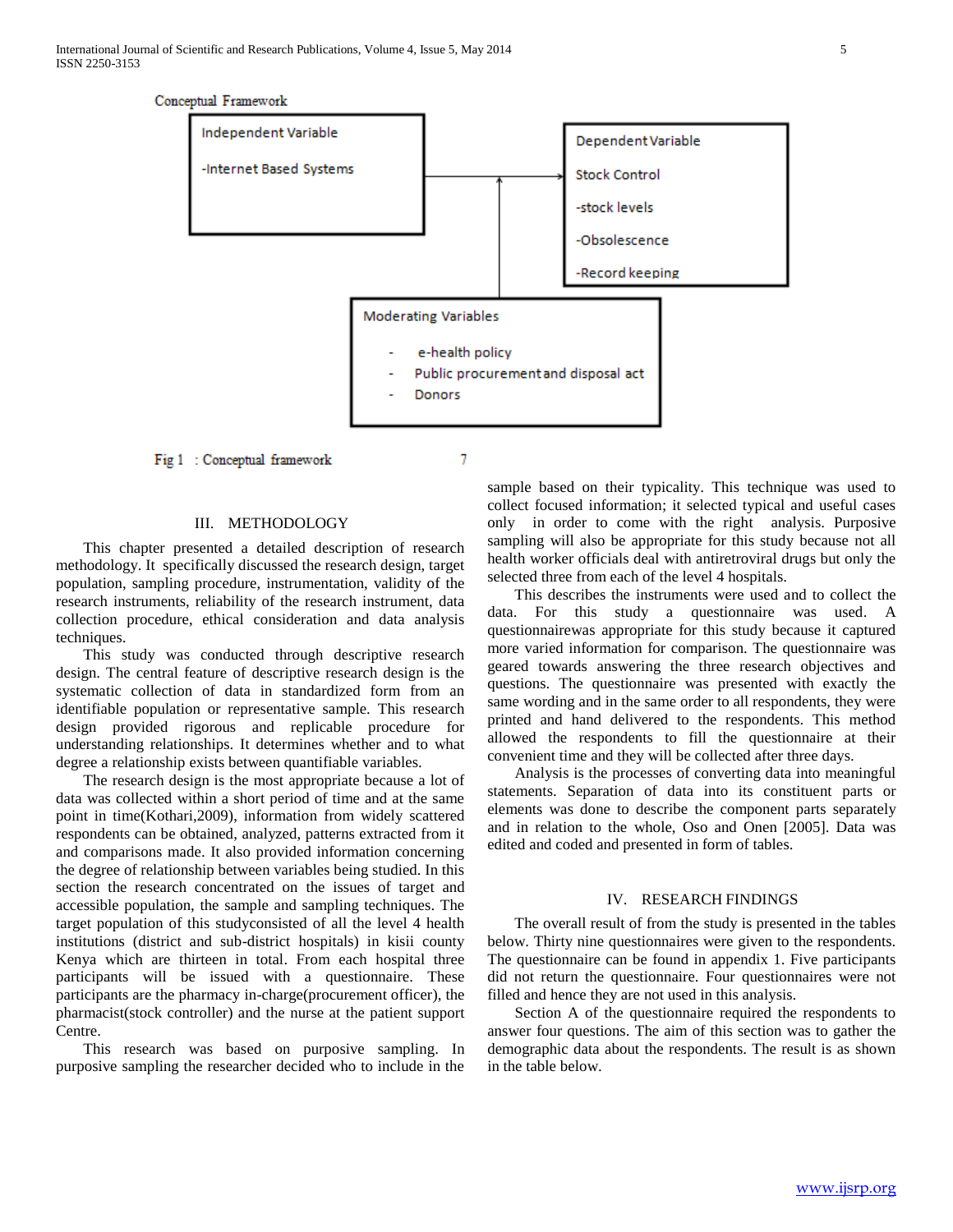| Table 4.1 Responses on demographic data |  |  |
|-----------------------------------------|--|--|
|-----------------------------------------|--|--|

| Question           | Category            | Responses      |
|--------------------|---------------------|----------------|
|                    |                     |                |
| Sex                | Male                | 20             |
|                    | Female              | 10             |
| Age                | $20 - 25$           | $\overline{0}$ |
|                    | $26 - 30$           | 5              |
|                    | $31 - 35$           | 5              |
|                    | $36-40$             | 7              |
|                    | $41 - 45$           | 8              |
| Above 45           | 5                   |                |
|                    |                     |                |
| Level of education | Certificate/Diploma | 25             |
|                    | <b>Bachelors</b>    | 5              |
| Masters & PHD      | 0                   |                |

# **Control of Stock Of antiretroviral drugs**

| Table 4.2 Antiretroviral stock control responses                                     |                          |          |                |                   |  |
|--------------------------------------------------------------------------------------|--------------------------|----------|----------------|-------------------|--|
| Question                                                                             |                          | Category |                | Responses         |  |
|                                                                                      |                          |          |                |                   |  |
| (i) How is stock control of antiretroviral                                           |                          | Manual   |                | 24                |  |
| drugs carried out in your institution?                                               |                          |          | Internet-aided |                   |  |
| (ii) How would you rate you current method of stock control of antiretroviral drugs? |                          |          |                |                   |  |
| Very Successful                                                                      | Successful<br>Don't Know |          | Unsuccessful   | Very Unsuccessful |  |
|                                                                                      | (0)                      |          | 20             |                   |  |

# **Stock levels of antiretroviral drugs**

| Table 4.3 Stock levels of antiretroviral drugs responses |    |            |                  |                   |  |  |  |  |  |  |
|----------------------------------------------------------|----|------------|------------------|-------------------|--|--|--|--|--|--|
| <b>Ouestion</b>                                          |    |            | Category         | Responses         |  |  |  |  |  |  |
| (i) Do you always maintain the right                     |    |            |                  |                   |  |  |  |  |  |  |
| Stock levels of antiretroviral drugs in Yes 10           |    |            |                  |                   |  |  |  |  |  |  |
| your health institution?                                 |    |            |                  |                   |  |  |  |  |  |  |
| (ii) How would you rate Internet based                   |    |            |                  |                   |  |  |  |  |  |  |
| systems in monitoring stock levels?                      |    |            |                  |                   |  |  |  |  |  |  |
| Very successful Successful                               |    | Don't Know | Unsuccessful     | Very Unsuccessful |  |  |  |  |  |  |
| 20                                                       | 10 | $\theta$   | $\left( \right)$ |                   |  |  |  |  |  |  |

# **Obsolescence**

| Table 4.4 obsolescence of antiretroviral drugs responses |            |            |                |              |    |                   |  |  |  |  |
|----------------------------------------------------------|------------|------------|----------------|--------------|----|-------------------|--|--|--|--|
| <b>Ouestion</b>                                          |            |            | Category       |              |    | <b>Responses</b>  |  |  |  |  |
| (i) Are there times when antiretroviral drugs            |            |            | Yes            |              | 21 |                   |  |  |  |  |
| expire (obsolescence) in your health institution?        |            |            | N <sub>0</sub> |              |    | Q                 |  |  |  |  |
| (ii) How would you rate Internet based systems in        |            |            |                |              |    |                   |  |  |  |  |
| Controlling of obsolescence?                             |            |            |                |              |    |                   |  |  |  |  |
| Very Successful                                          | Successful | Don't Know |                | Unsuccessful |    | Very Unsuccessful |  |  |  |  |
| 21                                                       | h          |            |                |              |    |                   |  |  |  |  |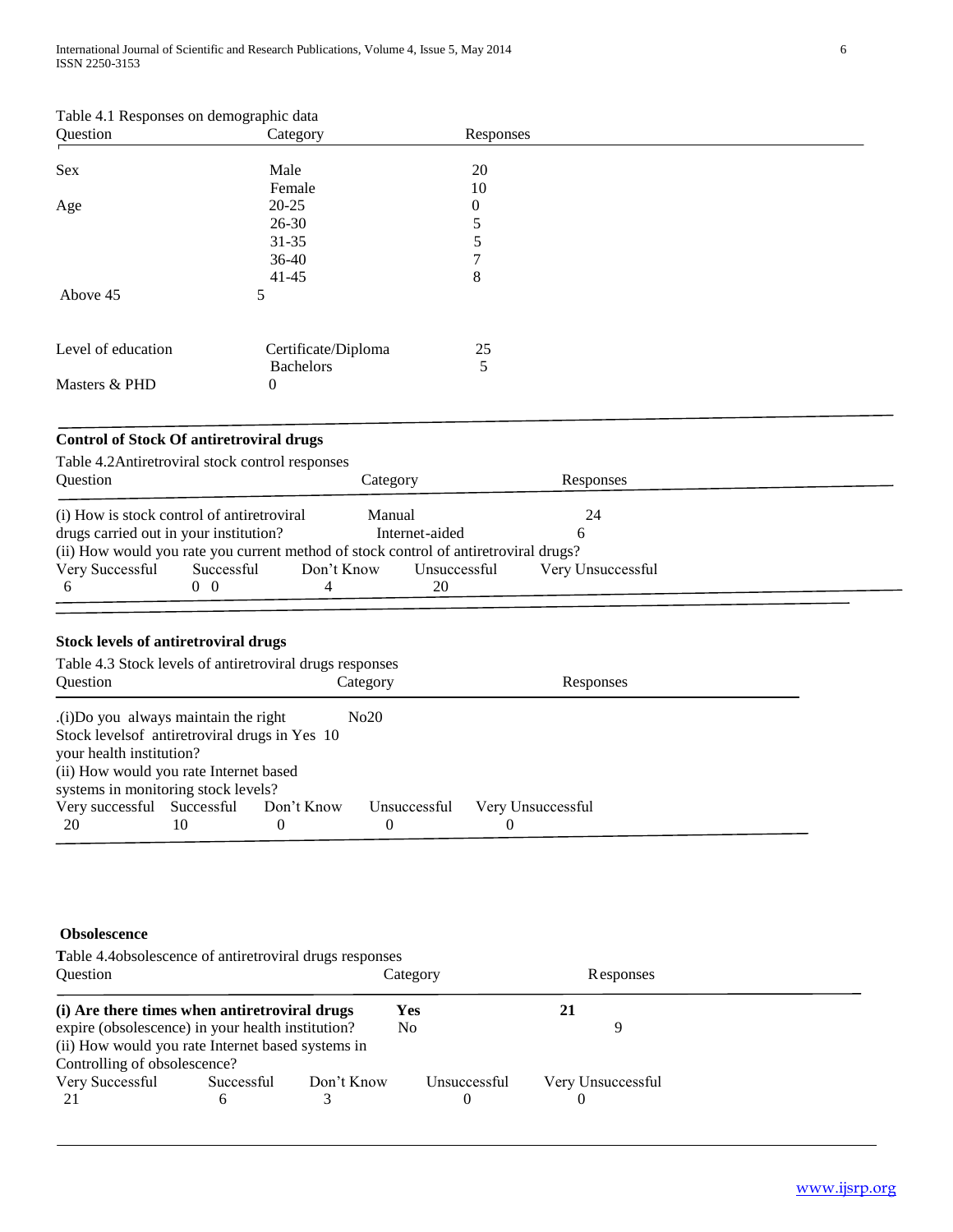### **Record Keeping**

Table 4.5 Record keeping of antiretroviral drugs responses

| <b>Ouestion</b>                                   |            |  |            | Category |              |  | Responses         |  |
|---------------------------------------------------|------------|--|------------|----------|--------------|--|-------------------|--|
| (i) Are you able to always to keep all the        |            |  |            | Yes      |              |  |                   |  |
| records of antiretroviral drugs in your hospital? |            |  |            |          | No.          |  | 22                |  |
| (ii) How would you rate Internet based system     |            |  |            |          |              |  |                   |  |
| In influencing record keeping?                    |            |  |            |          |              |  |                   |  |
| Very Successful                                   | Successful |  | Don't Know |          | Unsuccessful |  | Very Unsuccessful |  |
| 21                                                |            |  | 0          |          | $\bf{0}$     |  |                   |  |

#### V. DISCUSSION OF RESULTS

#### **Demographic Data**

| Level of education  | Certificate/diploma<br>F<br>$\%$ | Bachelors<br>F<br>$\%$       | masters &phd<br>F<br>$\%$ | Total<br>F<br>$\%$                                     |  |
|---------------------|----------------------------------|------------------------------|---------------------------|--------------------------------------------------------|--|
| 25 83               | 5 17<br>$\Omega$<br>$\Omega$     | 100<br>30                    |                           |                                                        |  |
| Work Period (years) | Below 1 year 1-5<br>F<br>$\%$    | $6 - 10$<br>F %<br>F<br>$\%$ | $11 - 15$<br>$F \gamma$   | Above 15 years Total<br>$\mathbf{F}$<br>$F \%$<br>$\%$ |  |
| S                   | $\overline{0}$<br>- 0            | 10 33<br>6                   | -20<br>4 14               | 10 33<br>- 100<br>30                                   |  |

#### KEY:  $F=$  Frequency % = Percentage

 Out of the 30 respondents 25are certificate /diploma holders, 5 are degree holders; this was important for this research as it ensured that at least the respondents had knowledge of stock control hence they were able to give appropriate responses for this study.<br>The thirty respondents had for a period ranging between 1-10 years: this was important The thirty respondents had for a period ranging between  $1-10$  years; this was important for this study as the

| The thirty respondents had for a period ranging between 1-10 years; this was important for this study as the respondents could |  |          |  |  |                                     |  |    |      |     |       |   |        |
|--------------------------------------------------------------------------------------------------------------------------------|--|----------|--|--|-------------------------------------|--|----|------|-----|-------|---|--------|
| easily identify the past and the current challenges facing stock control of antiretroviral drugs.                              |  |          |  |  |                                     |  |    |      |     |       |   |        |
| Stock control of antiretroviral drugs using the current method                                                                 |  |          |  |  |                                     |  |    |      |     |       |   |        |
| Stock control                                                                                                                  |  |          |  |  | DK                                  |  |    | US   | VUS |       |   |        |
|                                                                                                                                |  |          |  |  | F % F % F %                         |  | F. | $\%$ | E   | $\%$  | E | 0/2    |
| Success rate                                                                                                                   |  | 6 20 0 0 |  |  | $\begin{matrix} 0 & 0 \end{matrix}$ |  |    | 4 13 |     | 20.67 |   | 30 100 |

KEY: VS= Very Successful S=Successful DK= Don't Know

US=Unsuccessful VUS= Very Unsuccessful

 According to table 4.2 twenty four of the respondents said that stock control of antiretroviral drugs in their hospitals is carried out manually(paper-based) while only six make use of the Internet based systems. In rating the success rate of the current method of stock control the respondents expressed the following views: 6(20%) said that it was very successful,four(13%) said it was very unsuccessful and twenty(67%) said that it was very unsuccessful. The high rate of unsuccessful stock control can be attributed to use of paper based stock control method. Only those hospitals that have adopted Internet based systems are able to successfully control stock of antiretroviral drugs.

| Internet based systems and Stock Control of antiretroviral drugs |  |    |              |                                                 |             |        |  |  |
|------------------------------------------------------------------|--|----|--------------|-------------------------------------------------|-------------|--------|--|--|
| Stock Control VS                                                 |  | S. | DK<br>US     |                                                 | VUS.        |        |  |  |
| F % F % F % F %                                                  |  |    | <b>F</b> % F | $\%$                                            |             |        |  |  |
|                                                                  |  |    |              |                                                 |             |        |  |  |
| Stock levels 20 66.6 10 33.3 0 0 0 0 0 0 0                       |  |    |              |                                                 | 30 100      |        |  |  |
| Obsolescence 21 70 6 20 3 10 0 0                                 |  |    |              |                                                 | $0 \quad 0$ | 30 100 |  |  |
| Record Keeping 21 70 7 23.3 2 6.6 0 0                            |  |    |              | $\begin{array}{ccc} & & 0 & \hline \end{array}$ |             | 30 100 |  |  |
|                                                                  |  |    |              |                                                 |             |        |  |  |

KEY: VS= Very Successful S= Successful DK= Don,t Know US= Unsuccessful VUS= Very Unsuccessful T= Total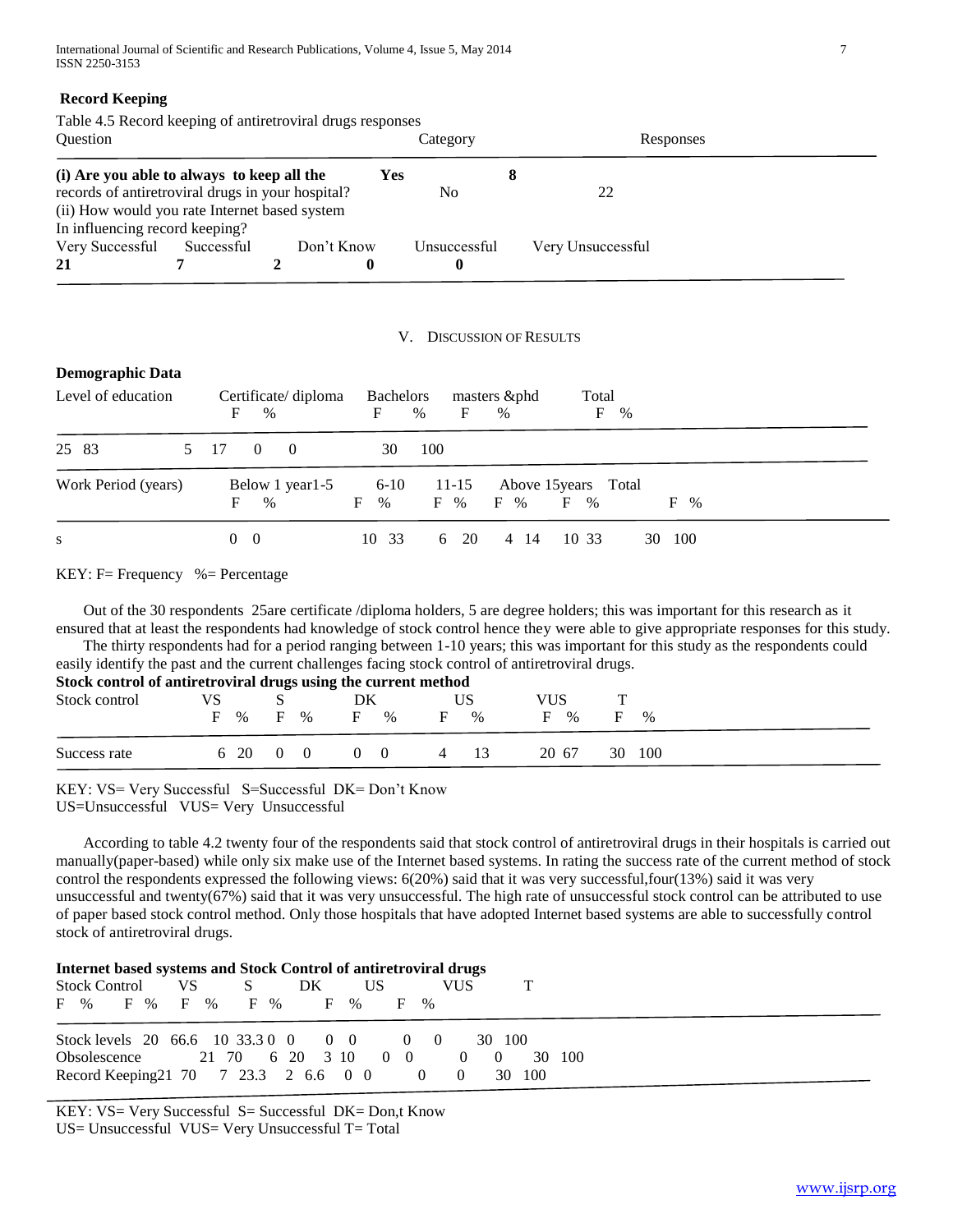#### a) Stock-levels

 According to table 4.3Twenty out of thirty respondents (66.6%) said they were not able to maintain the right stock level which concurs with the study of Vawda &Variawa (2012) which state that improper stock levels is one of the challenges facing stock control of antiretroviral drugs. 10(33.3) of the respondents said that they were able to maintain the right stock levels. This is because they make use of Internet based systems. The respondents ratingon use of Internet based system to monitor the stocklevels they rated it as follows: Twenty (66.6%)expressed the view that internet based systems can be very successful, 10(33.3%)successful. The views expressed by the respondents are in agreement with USAID/Kenya (2013) which argues that hospitals that have adopted Internet based systems have been able to maintain the proper stock levels of antiretroviral drugs. These Internet based systems the pharmacy staff are able to forecast when to order drugs and in what amount; preventing overstocking/ under-stocking and disruption of treatment. This is in contrast to the scenario which was there before the adoption and is the case in those hospitals that have not adopted.Thus Internet based systems can monitor stock levels of antiretroviral drugs.

#### b) Obsolescence

 According to table 4.4twenty one(70%) of the respondents experience obsolescence while nine(30%) said that they did not experience obsolescence in their hospitals of antiretroviral drugs ,they attributed this to the adoption of Internet based systems. If Internet based systems were adopted to control obsolescence of antiretroviral drugs in their hospitals they rated it as follows;twenty one(70%) of the respondents stated that can be very successful, 6(20%) stated it can be successful and 3 (10%) said they did not know. Thus Internet based systems help stock control managers to identify the old stock and the new stock. Internet based systems such as barcode to scan ensures that the product is legitimate and safe. These codes prevent counterfeit pharmaceutical products and even fraudulent unsafe items from getting into customers hands

#### c)Record keeping

 According to table 4.5 eight (26.6%) respondents said that they were able to keep good records since the adoption of Internet based systems ; twenty two(73.3%) said they had poor record keeping in their hospitals ; this is because they still rely on the Daily Activity Register- a thick book- in which they log in dispensing information which make it hard for them to track information and generate records in a timely manner . The respondents rated Internet based systems influence on record keeping as follows:21 (70%) out 30 expressed the view that barcoding can be very successful ,7(23.3%) said it was successful, 2(6.7%) said they don't know. Their rating is in line with USAID (2012) which argues that Internet based systems is a valuable resource that allows pharmacy staff to keep track patient information and records on the antiretroviral drugs prescribed and dispensed. Based on this finding USAID by December 2012 ensured that 83% of the patients in Kenya are treated in sites with these systems for easier and faster record keeping.

### VI. CONCLUSION

 The first objective of this study was to examine how Internet based systems can monitor stock levels of antiretroviral drugs in level 4 public hospitals in Kisii County. Data analysis and interpretation of questionnaire responses from the67% of the officers from hospitals revealed that stock levels of antiretroviral drugs in level 4hospitalswere not properly maintained. These findings indicate that hospitals that have adopted Internet based systems are able to maintain proper stock levels as opposed to those that have not.

 The second objective was to determine how obsolescence of antiretroviral drugs in level 4hospitals in Kisii County can be controlled through Internet based systems. Theanalysis and interpretation of data70% of the responses revealed that hospitals were not able to control obsolescence of antiretroviral drugs. 30% of the responses revealed that they were able to control obsolescence because they had adopted Internet based systems. From the findings it shows that when deciding on the methods of stock control internet accessibility should be taken into consideration. This findings answered research question number two of this study.

 The third objective was to examine how Internet based systems can influencethe record keeping of antiretroviral drugs in level 4hospitals in Kisii County. Data analysis and interpretation of the 73% responses revealed that hospitals relied on paper based record keeping which is cumbersome. 90% of the responses agreed that with implementation of Internet based system (infrastructure) proper record keeping can be achieved. Internet infrastructure should be put into consideration when deciding on record keeping systems of stock control. This answers research question number three.

 This study analyzed the adoption of internet based systems for monitoring the stock of antiretroviral drugs in level4 public hospitals in Kisii County. It was intended to advise officers from level 4 hospitals Kisii County the reasons as to why they should adopt Internet based systems in order to overcome the challenges facing stock control of antiretroviral drugs. These challenges include improper stock levels, obsolescence and poor record keeping. Despite the increase in use of Internet based systems their potential remains untapped in level 4 hospitals in Kisii County.The study specifically soughtto first examine how Internet-based systems can used to monitor stock levels of antiretroviral drugs in level 4 public hospitals Kisii County. Secondly was to determine how obsolescence of antiretroviral drugs can be controlled by Internet based systems. Thirdly was to examine how Internet based systems can influence record keeping of antiretroviral drugs.

 The findingsfrom the responses given by the officers established that there is poor stock control of antiretroviral drugs in level4 hospitals in Kisii County. However, the hospitals that have adopted Internet based systems expressed the views that Internet based systems are very crucial stock control. In view of these findings, the study concludes that the use of Internet based systems can play a very important role in stock control of antiretroviral drugs as a result they can help to control stock levels, obsolescence and record keeping of these drugs.